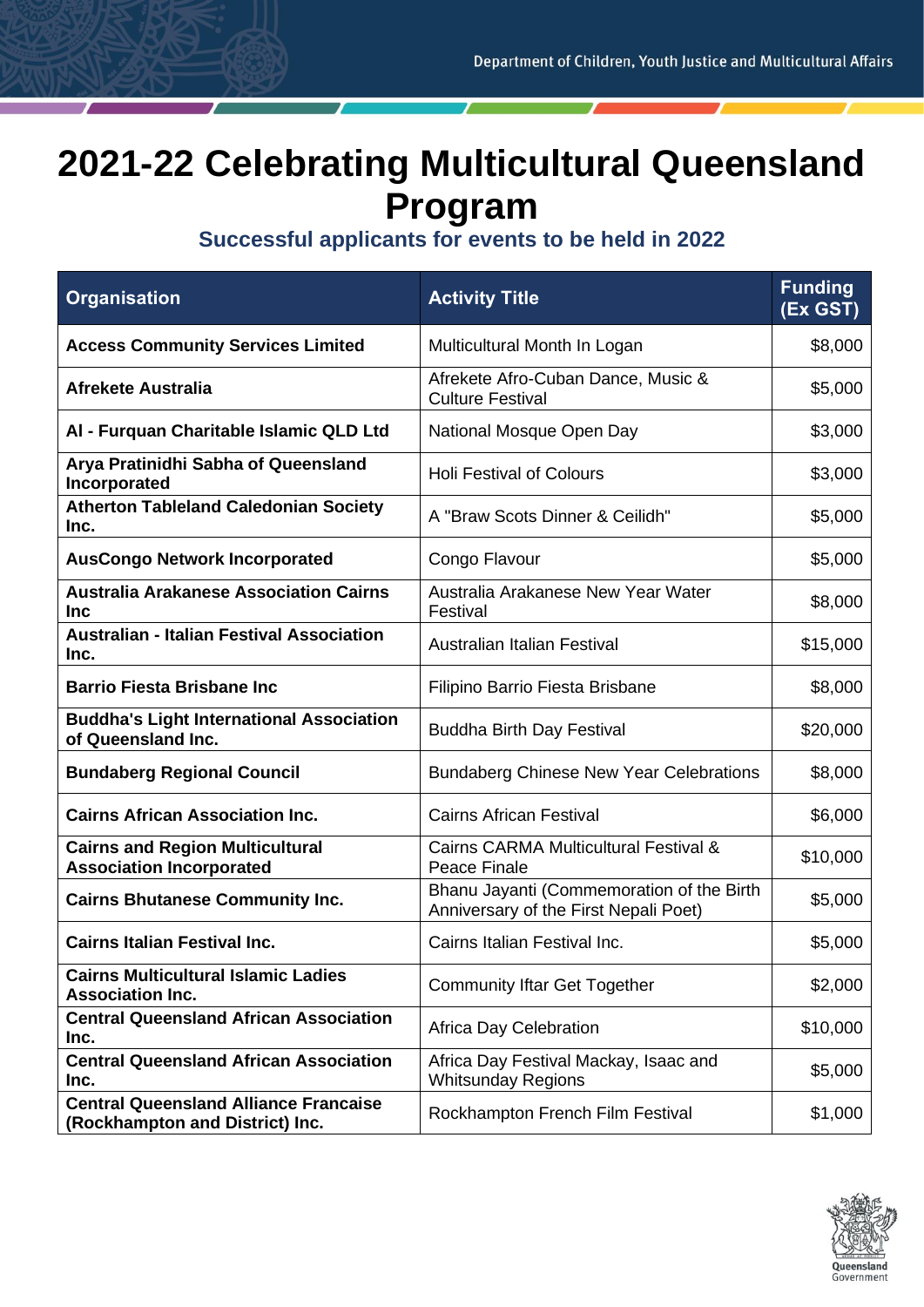| <b>Organisation</b>                                                                    | <b>Activity Title</b>                                                  | <b>Funding</b><br>(Ex GST) |
|----------------------------------------------------------------------------------------|------------------------------------------------------------------------|----------------------------|
| <b>Central Queensland Multicultural</b><br><b>Association Inc.</b>                     | Taste of the World Festival                                            | \$15,000                   |
| <b>Cypriot Community Association of</b><br>Queensland Incorporated                     | <b>Cypriot Food &amp; Wine Festival</b>                                | \$5,000                    |
| <b>Dinka Bor Community Association in</b><br><b>Queensland Inc.</b>                    | <b>Dinka Bor Cultural Event</b>                                        | \$5,000                    |
| <b>El Barrio Your Neighbourhood Ltd</b>                                                | La Fiesta Tastes and Sounds from South<br>America                      | \$5,000                    |
| <b>Federation of Sri Lankan Organisations of</b><br>Queensland (FSOQ) Inc              | Sri Lankan Day for Multicultural Queensland                            | \$8,000                    |
| <b>FESTURI - A Multicultural Celebration Inc.</b>                                      | <b>FESTURI Annual Multicultural Festival</b>                           | \$10,000                   |
| <b>FESTURI - A Multicultural Celebration Inc.</b>                                      | Festuri Aura Multicultural Festival                                    | \$5,000                    |
| Filipino Australian Brisbane Society Inc.                                              | FilOz Festival 'Celebration of 124th<br>Philippine Independence Day'   | \$5,000                    |
| <b>Gandhi Salt March Limited</b>                                                       | <b>Power Peace Festival</b>                                            | \$5,000                    |
| <b>Gladstone Multicultural Association (Inc.)</b>                                      | Gladstone Region Multicultural Festival Day                            | \$10,000                   |
| <b>Gold Coast Hungarian Association - (Gold</b><br><b>Coast Magyer Egyesulet) Inc.</b> | <b>Hungaro Spring Festival</b>                                         | \$5,000                    |
| <b>Gold Coast Multicultural Arts Group In</b><br><b>Collaboration Inc.</b>             | Multicultural Fiesta through Visual<br>Presentation                    | \$9,500                    |
| <b>Gold Coast Persian Cultural Group</b>                                               | Persian Mehregan Celebration                                           | \$8,500                    |
| <b>GOPIO Queensland Inc.</b>                                                           | India Day Fair                                                         | \$10,000                   |
| <b>Greek Orthodox Community of St George</b><br><b>Brisbane</b>                        | Paniyiri Greek Festival                                                | \$10,000                   |
| <b>Gujarati Community of Queensland Inc.</b>                                           | Diwali Utsav Festival of Lights                                        | \$5,000                    |
| <b>Hakka Association of Queensland</b><br><b>Australia Incorporated</b>                | Multicultural and Dragon Boat Festival                                 | \$5,000                    |
| <b>Hervey Bay Neighbourhood Centre</b><br>Incorporated                                 | Hervey Bay Neighbourhood Centre<br><b>Multicultural Festival</b>       | \$6,000                    |
| <b>Indian Association of Central Queensland</b><br>Inc.                                | Diwali Milan                                                           | \$5,000                    |
| Indian Cultural & Sports Club Inc.                                                     | <b>Brisbane Holi - Festival of Colours</b>                             | \$10,000                   |
| <b>Integreat Queensland Inc.</b>                                                       | 'Flourish in Biloela' - a Community Multi-<br><b>Cultural Festival</b> | \$9,000                    |
| Into People Inc.                                                                       | Into Global Rhythms Fest                                               | \$5,000                    |

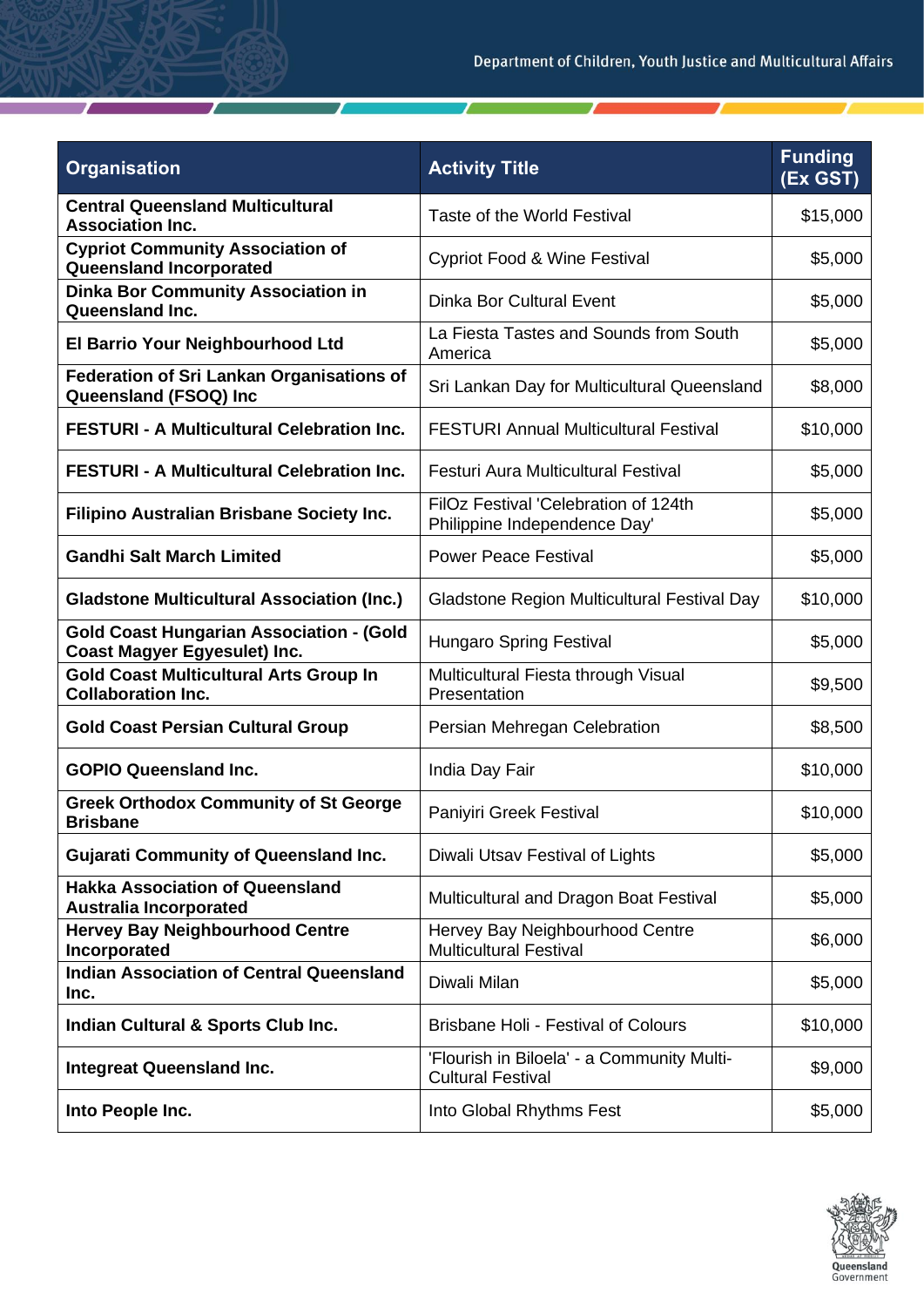| <b>Organisation</b>                                                         | <b>Activity Title</b>                               | <b>Funding</b><br>(Ex GST) |
|-----------------------------------------------------------------------------|-----------------------------------------------------|----------------------------|
| <b>Islamic Multicultural Association of Gold</b><br><b>Coast Inc.</b>       | Eid in the Park                                     | \$10,000                   |
| <b>Islamic Society of Queensland Inc.</b>                                   | Eid Mela Carnival                                   | \$8,000                    |
| <b>Jabiru Community Youth and Children's</b><br><b>Services Assoc (Inc)</b> | <b>Zillmere Festival</b>                            | \$10,000                   |
| Kusuma Indonesia Community Australia<br>Inc.                                | <b>Gold Coast Harmony Festival</b>                  | \$9,000                    |
| <b>Latin American Community of Australia</b><br>(QLD) Inc                   | <b>Brisbane Fiesta Latina 2020</b>                  | \$16,000                   |
| <b>Latin House Inc</b>                                                      | Latin Bazaar Market - April                         | \$5,000                    |
| <b>Lebanese and Arab Queensland Society</b><br><b>Inc</b>                   | Lebanese and Arab Summer Festival                   | \$5,000                    |
| <b>Mabel Park State School P&amp;C Association</b>                          | Harmony at Mabel                                    | \$3,000                    |
| <b>Mackay Chinese Association Qld Inc</b>                                   | <b>Chinese New Year Celebration</b>                 | \$4,000                    |
| <b>Mackay Regional Council</b>                                              | <b>Global Grooves</b>                               | \$20,000                   |
| <b>Mainland Chinese Society of Queensland</b><br>(MCSQ) Inc.                | <b>Brisbane Chinese Culture &amp; Arts Festival</b> | \$8,000                    |
| <b>Malayali Association Cairns Inc.</b>                                     | MAC Easter, Vishu and Onam Celebrations             | \$5,000                    |
| <b>Mareeba Shire Council</b>                                                | Mareeba Multicultural Festival                      | \$20,000                   |
| <b>Mongolian Community Association in</b><br>Queensland Inc.                | Mongolian Naadam Festival                           | \$5,000                    |
| <b>Moreton Bay Region Industry &amp; Tourism</b><br>Limited                 | Moreton Bay Region Lunar New Year<br>Festival       | \$10,000                   |
| Mt Gravatt Community Centre Inc.                                            | Iftaar @ Sunset                                     | \$3,000                    |
| <b>Multicultural Association of Caboolture</b><br>and Surrounds Inc.        | Moreton Bay Multicultural Fiesta<br>Celebrations    | \$8,000                    |
| <b>Multicultural Australia Ltd</b>                                          | <b>LUMINOUS Lantern Parade</b>                      | \$20,000                   |
| <b>Multicultural Australia Ltd</b>                                          | <b>MOSAIC Multicultural Festival</b>                | \$20,000                   |
| <b>Multicultural Community Centre Ltd</b>                                   | <b>Technicolour Multicultural Festival</b>          | \$6,000                    |
| <b>Multicultural Families Organisation Inc.</b>                             | <b>Gold Coast Multicultural Festival</b>            | \$20,000                   |
| <b>Multifaith Advisory &amp; Action Group Inc.</b>                          | The Multifaith Music Harmony Festival               | \$8,000                    |

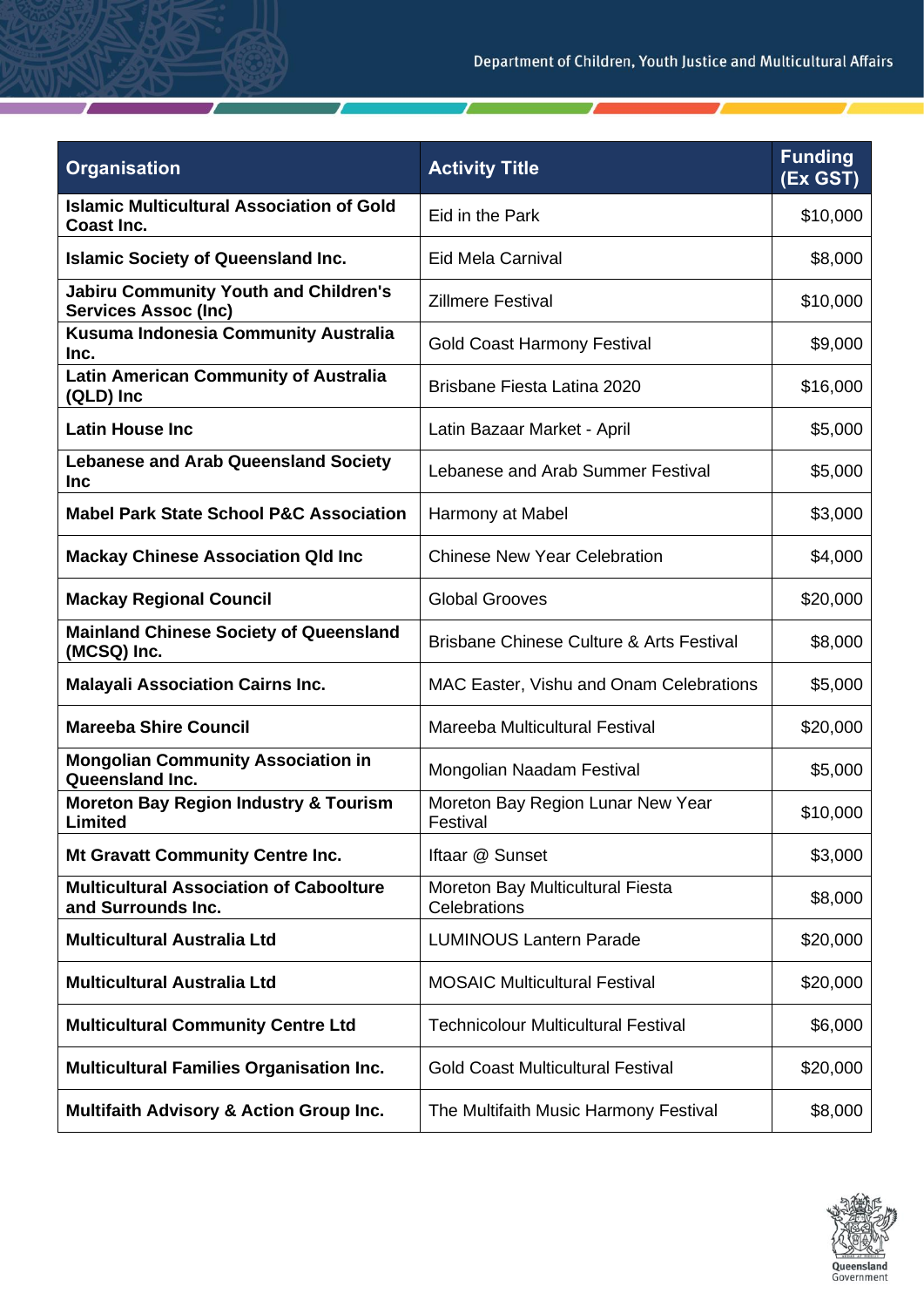| <b>Organisation</b>                                                                                         | <b>Activity Title</b>                                                                                                   | <b>Funding</b><br>(Ex GST) |
|-------------------------------------------------------------------------------------------------------------|-------------------------------------------------------------------------------------------------------------------------|----------------------------|
| <b>Murweh Shire Council</b>                                                                                 | <b>Welcome to Charleville</b>                                                                                           | \$5,000                    |
| <b>Nepalese Association of Queensland Inc</b>                                                               | Ram Navami and New Year Festival                                                                                        | \$4,500                    |
| North Queensland Emo 'ya M'mbondo<br><b>Community Inc</b>                                                   | North Queensland Emo 'ya M'mbondo<br><b>Community Inc Anniversary</b>                                                   | \$5,000                    |
| North Queensland Hindu Community Inc.                                                                       | Arpan an Offering: an offering of Indian<br>classical dance, music and food to the wider<br><b>Australian Community</b> | \$5,000                    |
| Pacific Art & Cultural Heritage Inc                                                                         | <b>First Nations Pacific Cultural Day</b>                                                                               | \$10,000                   |
| Pacific Art & Cultural Heritage Inc                                                                         | Waitangi Day Q4209                                                                                                      | \$10,000                   |
| <b>Papua New Guinea Federation</b><br>Queensland Inc                                                        | Papua New Guinea Cultural and Traditional<br>Day                                                                        | \$5,000                    |
| <b>Pasifika Communities of Townsville (PCT)</b><br><b>Inc</b>                                               | <b>Townsville Multicultural Food Festival</b>                                                                           | \$10,000                   |
| <b>Queensland African Communities Council</b><br>Incorporated                                               | <b>Africa Month Festivities</b>                                                                                         | \$8,000                    |
| <b>Queensland Chinese United Council</b>                                                                    | <b>Brisbane Chinese Festival</b>                                                                                        | \$10,000                   |
| <b>Queensland Police-Citizens Youth Welfare</b><br><b>Association (Whitsundays PCYC)</b>                    | PCYC Whitsundays Multicultural Day                                                                                      | \$6,000                    |
| <b>Redland Museum Incorporated</b>                                                                          | Heritage and Harmony Fiesta                                                                                             | \$5,000                    |
| <b>Rockhampton Regional Council</b>                                                                         | Rockhampton Cultural Festival                                                                                           | \$15,000                   |
| Roman Catholic Trust Corporation for the<br>Diocese of Townsville - Grants (Good<br><b>Shepherd Parish)</b> | Mount Isa Multicultural Festival                                                                                        | \$10,000                   |
| <b>Somali Community Association of</b><br><b>Queensland Inc.</b>                                            | Somali Independence Day Event                                                                                           | \$5,000                    |
| <b>South Sudanese Community Association</b><br>of Queensland Inc.                                           | South Sudan Independence Day                                                                                            | \$5,000                    |
| <b>Southern Downs Refugee and Migrant</b><br><b>Network</b>                                                 | Rock Around the Wok - A Taste of<br><b>Multicultural Southern Downs</b>                                                 | \$2,500                    |
| <b>Spirit of the Valley Events Inc</b>                                                                      | Lockyer Valley Multicultural Festival                                                                                   | \$10,000                   |
| Te Korowai Aroha Inc.                                                                                       | Waitangi at Twilight                                                                                                    | \$15,000                   |
| <b>The Cairns and District Chinese</b><br><b>Association Inc</b>                                            | <b>Cairns Chinese New Year Festival</b>                                                                                 | \$15,000                   |
| The Federation of Indian Communities of<br>Queensland Inc.                                                  | Diwali - Festival of Lights                                                                                             | \$15,000                   |